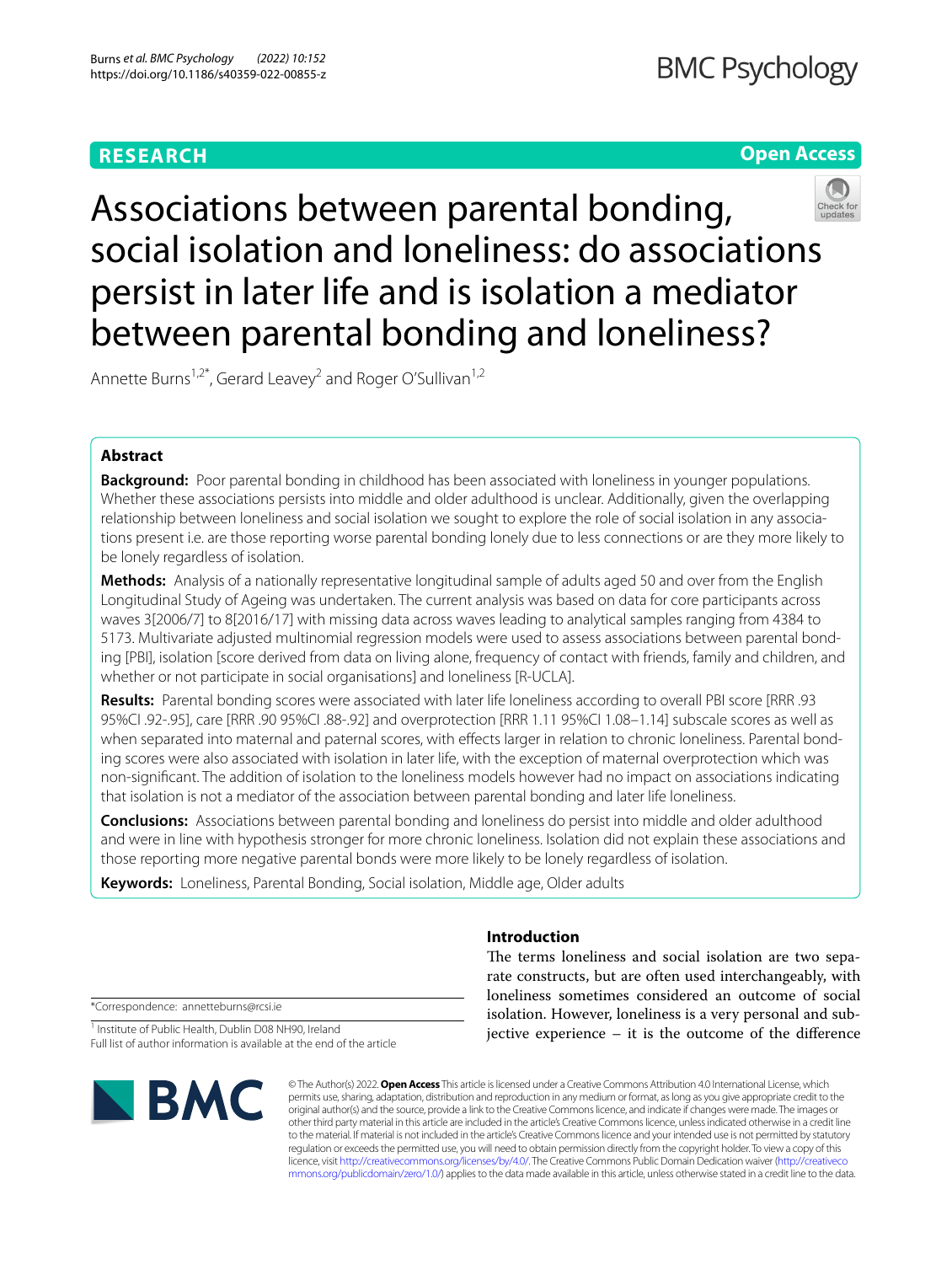between an individual's preferred and actual experience of their social or emotional connections. Whereas social isolation is an objective measurement of the number of meaningful social relationships and social contact with others. Not everyone who is lonely is socially isolated and not everyone who is socially isolated is lonely. There are three main types of loneliness: social, emotional and existential as well as varying frequency. Social isolation on the other hand is focused on understanding the size of one's network and frequency of interactions with one's primary groups [family, friends, and neighbours] and secondary social groups [clubs, organisations, churches][[1\]](#page-8-0).

Studies in younger adults have demonstrated an association between parental bond and loneliness [\[2](#page-8-1)[–4](#page-8-2)]. However, this remains unexplored in older adults with a lack of studies employing large population samples also. The impact of other early life circumstances, such as childhood socio-economic circumstances and parental substance abuse, on later life loneliness has recently been noted [[5\]](#page-8-3) however suggesting that an association between parental bonding and late life loneliness is also likely. Should such an association be present, it is likely indicative of more lifelong issues in relation to loneliness. Chronic or persistent loneliness has been highlighted as a particularly important group who are distinct and experience the greatest negative outcomes in terms of health outcomes [[6\]](#page-8-4). It is therefore important to understand what proportion of loneliness in older adults might be linked to early life circumstance such as parental bonding, rather than late-life situational factors such as bereavement and isolation, and thus be a more chronic issue rather than more transient and situational loneliness. This is especially important from a policymakers and service providers' perspective given the vastly diferent approaches to prevention and intervention which would be required. Too often loneliness interventions have been inefective as they fail to address the root causes or have not been tailored to the needs of the individual. Rather than only focusing on loneliness in later life in isolation, we may need to recognise that by potentially addressing parental bonding in early years we can help avoid a lifetime of loneliness in some adults and especially in later life [[7\]](#page-8-5).

A growing body of academic interest and research has been devoted to the concept of attachment in childhood. As frst described by Bowlby (1958) the theory suggests that when a child is able to establish a good attachment with a primary carer, often in a contained and supportive environment, this forms a secure base from which a child may safely explore his or her world  $[8]$  $[8]$ . This secure base is internalised and maintained as the person transitions into adulthood. Dissatisfaction with one's connections [quality or quantity] may be linked to parental bonding and attachment  $[9, 10]$  $[9, 10]$  $[9, 10]$  $[9, 10]$  $[9, 10]$ . The development of a positive internal working model of the self and others is signifcantly related to the individual's ability to make strong, satisfying relationships over the life-course [\[11](#page-8-9), [12](#page-8-10)]. Thus, when an individual only experiences an insecure base in childhood, this is likely to create a sequalae of problematic and unstable relationships in adulthood in which low self-esteem and mistrust play a part. Additionally, previous research suggests that such people in later life who experience declining self-capacity may emphasise independence and self-reliance rather than interdependence [\[13](#page-8-11)]. Other evidence suggests that early attachment might infuence the development of afective, cognitive, and neurobiological resources  $[14]$ . Thus, we can begin to articulate the relationship between early attachment experiences and later life loneliness.

From this, we were interested in exploring if people with poorer parental bonds make less connections and have fewer people in their lives or are they less satisfed with the connections they have and more likely to report loneliness regardless of isolation. It seems likely that those reporting negative parental bonding will be both more isolated and more lonely, with their isolation not fully explaining the loneliness they experience.

The aim of this study therefore was to investigate associations between parental bonding, loneliness and isolation among a longitudinal population representative sample of community-dwelling adults aged 50 years and older. We hypothesised: [\[1\]](#page-8-0) Recalled parental bonding [overall, care and overprotection] will be associated with both isolation and loneliness in later life with overall and care scores displaying negative associations while overprotection scores will display positive associations. [[2\]](#page-8-1) Associations with more chronic loneliness will be stronger. [[3\]](#page-8-13) Associations between parental bonding and loneliness will be only partially mediated or explained by isolation.

# **Methods**

## **Participants**

The sample comprised participants from the English Longitudinal Study of Ageing ([https://www.elsa-project.](https://www.elsa-project.ac.uk/) [ac.uk/\)](https://www.elsa-project.ac.uk/) which provides a nationally representative sample of community dwelling adults aged 50 and over living in England. ELSA began in 2002 with a nationally representative sample of 12,099 individuals aged 50 and over. The original sample was drawn from households that had previously responded to the Health Survey for England (HSE) and this is also used to refresh the sample periodically to ensure that it remains representative. Wave 3 (2006/7) includes 9,771 participants, 7,855 of whom completed a life history interview. Wave 8 (2016/17) included 8,445 participants [\[15](#page-8-14)]. In relation to the current analysis,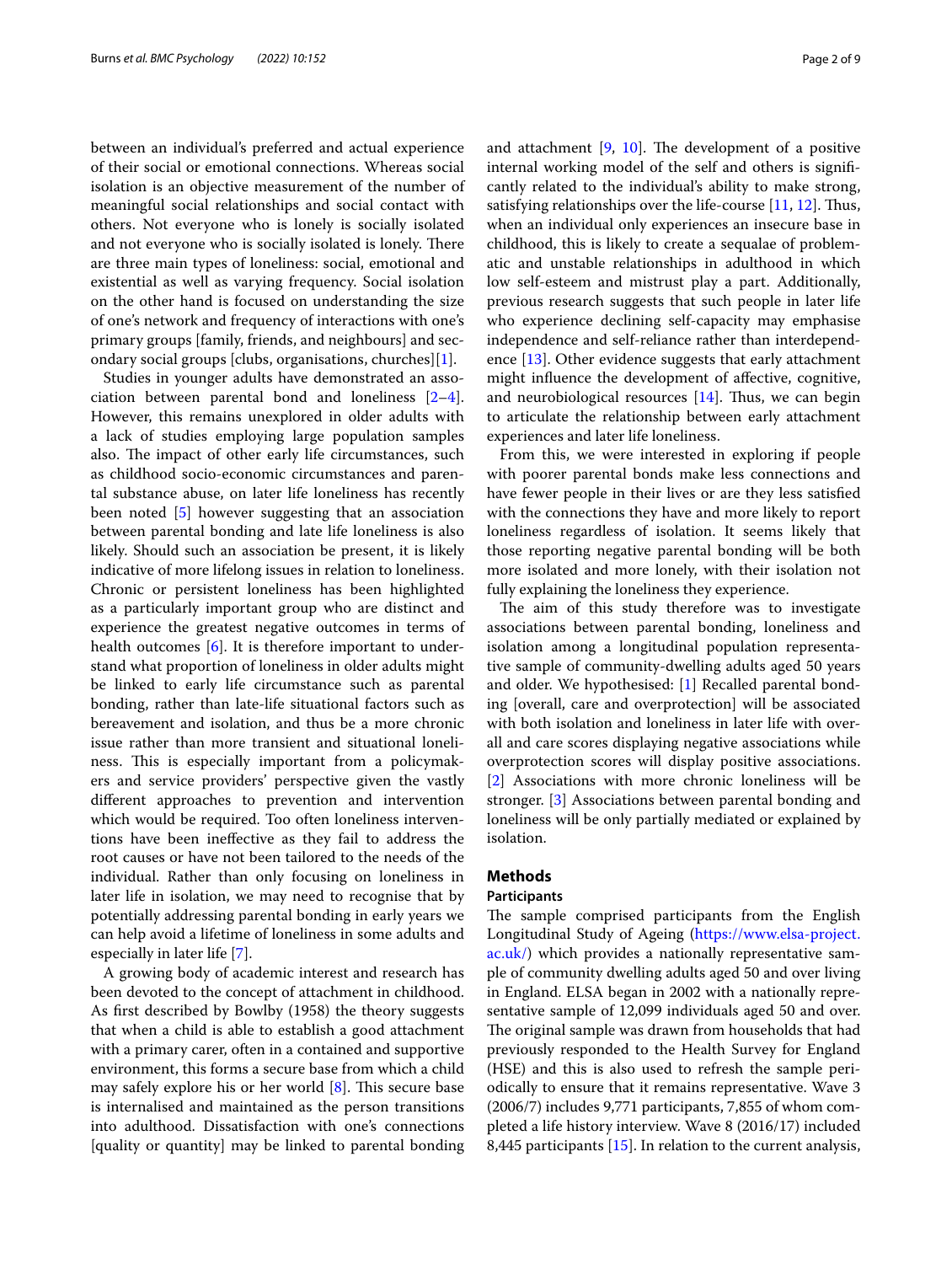for which wave 3 was the baseline and parental bonding indicators the exposure variable, follow up loneliness and isolation data from waves 4–8 was missing for 454 and 306 participants respectively. All those missing data for parental bonding in Wave 3 and loneliness or isolation in waves 4 to 8 were coded as missing in analytical models.

# **Measures**

## *Loneliness [outcome variable]*

The outcome variable was loneliness as captured by the widely used 3-item short form UCLA Loneliness scale [[16,](#page-8-15) [17\]](#page-8-16) which asks respondents about how often they feel 'left out', 'isolated from others' of lacking in 'companionship'. Each item was measured on a 3-point Likert scale with response options: 'hardly ever/never', 'some of the time', and 'often' resulting in a total score ranging between 3 and 9 with a higher score denoting greater loneliness. In line with previous analyses [\[18](#page-8-17), [19\]](#page-8-18), those scoring 6 and above were defned as lonely. For the current analysis loneliness data from waves 4 to 8 was included. Occurrences of loneliness were counted across waves 4 to 8 and a variable was generated group respondents by the number of waves for which loneliness was reported [i.e. no waves; one wave; two or more waves].

## *Parental bonding instrument [exposure variable]*

The seven-item Parental Bonding Instrument [PBI] includes three care items [understood my problems and worries [reverse scored]; mother/father seemed emotionally cold to me; and she/he made me feel not wanted] and four overprotection items [let me do things I liked; liked me to make my own decisions; made me feel dependent on them [reverse scored]; and were overprotective of me [reverse scored] for each parent with a four-point response scale with responses ranging from 'strongly agree' to 'strongly disagree' [[20,](#page-8-19) [21](#page-8-20)]. Higher scores on the care subscale indicated greater caring from parents and were therefore desirable while higher scores on the overprotection subscale indicate greater overprotection and are therefore undesirable.

Optimal parenting is characterised by high care and low overprotection scores. Thus, for the overall PBI score, care items were scored positively while overprotection items were scored negatively so that highest overall PBI scores indicate highest care and lowest overprotection scores. Items were summed to create an overall PBI score for both parents [ranging from 0 to 42] as well as an overall score for each parent separately [ranging from 0 to 21].

Subscales capturing overall care [ranging from 0 to 18] as well as for mother and father separately [ranging from 0 to 9] and overall overprotection [ranging from 0 to 24] as well as for mother and father separately [ranging from 0 to 12] were also created. Those who only responded for a single parent were included for mother or father scores as appropriate but excluded from overall parental scores.

## *Social isolation [potential mediator]*

Social isolation was also adjusted for using a previously used ELSA approach [\[18,](#page-8-17) [22,](#page-8-21) [23\]](#page-8-22) whereby one point was allocated for each of the following: living alone, having less than monthly contact with each of children, other members of the family and friends [in person/ telephone], and not being a member of organisations. Scores were summed to provide a social isolation index ranging from 0 to 5, which was then dichotomised, as in previous investigations, to distinguish between low  $\lfloor$  < 2] and high  $\lfloor$   $\geq$  2] levels of social isolation  $\lfloor$  [18,](#page-8-17) [22,](#page-8-21) [23](#page-8-22)]. For the current analysis isolation data from waves 4 to 8 was included. Occurrences of high social isolation were counted across waves 4 to 8 and a variable was generated grouping respondents by the number of waves for which high isolation was reported (i.e. no waves; one wave; two or more waves).

# **Covariates**

Models were also adjusted for demographic variables [age, sex, education, marital status] when modelling isolation. In modelling loneliness other known and potential confounders which were signifcantly associated with loneliness (see Table [1](#page-3-0)) were also included [socioeconomic status [tenure and occupation at Wave 3]; and circumstances before aged 16 including severe fnancial hardship; either parent unemployed for more than 6 months when they wanted to be working; and parents drank excessively, took drugs or had mental health problems. Occupational class at W3 was measured using the National Statistics Socio-economic Classifcation and included 3 categories: managerial and professional occupations; intermediate occupations; and semi-routine and routine/manual occupations.

## **Analysis**

Key variables and demographic characteristics of the sample were compared according to reported loneliness using analysis of variance models and chi-square as appropriate. T-tests for signifcance were run to check for associations between parental bonding indicators and missing data for isolation and loneliness.

Multinomial logistic regression analysis was conducted to investigate the associations between indicators of Parental Bonding and Social Isolation [at one or multiple waves] with models adjusted for age, sex, education and marital status.

Multinomial logistic regression models were then employed to explore the associations between indicators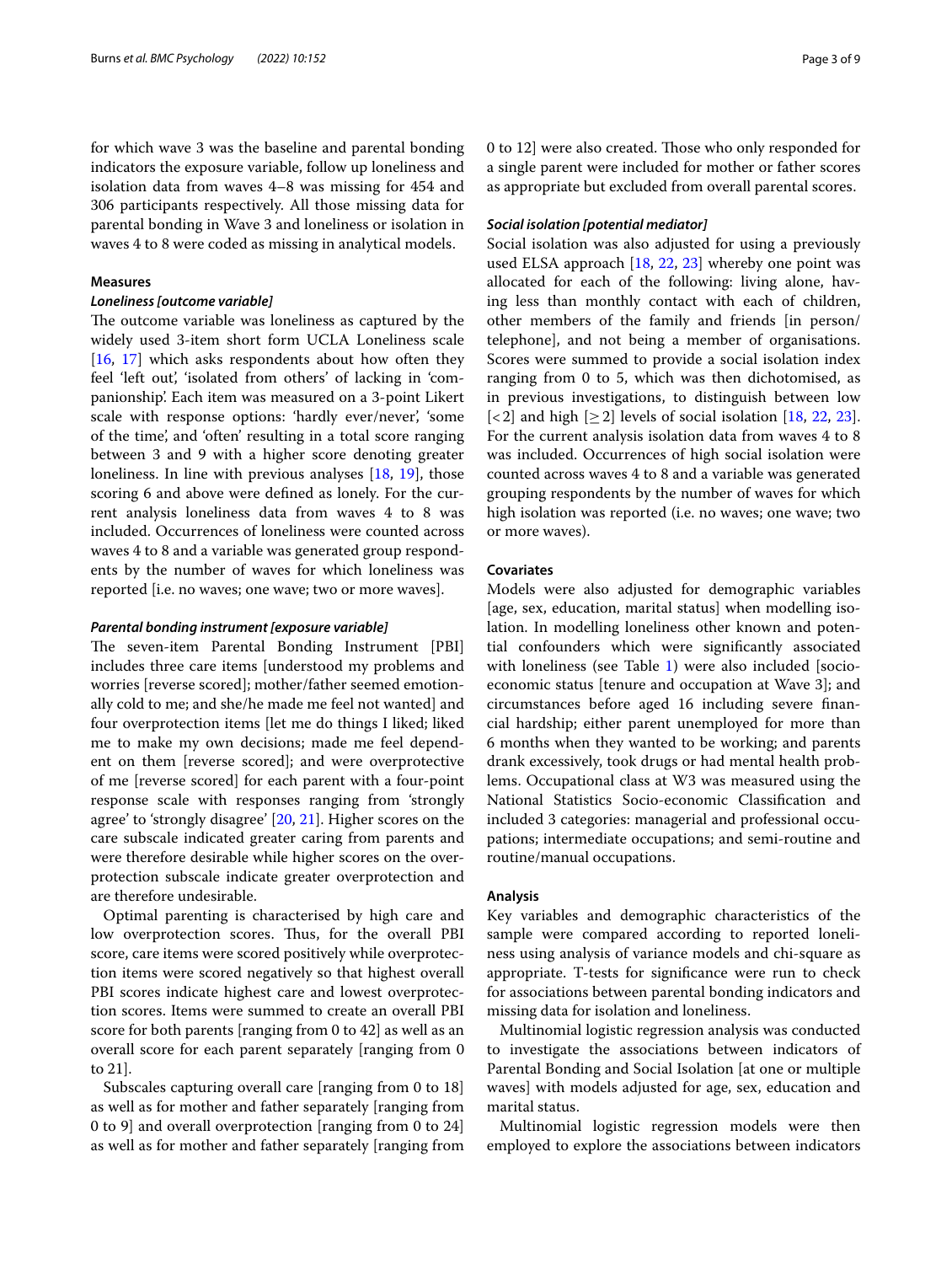# <span id="page-3-0"></span>**Table 1** Descriptive characteristics of ELSA cohort at wave 3 by loneliness [W4-W8]

| $n = 7,907$<br>$n = 1,985$<br>$n = 2,026$<br>66%<br>17%<br>17%<br>%<br>%<br>%<br>N<br>n<br>n<br>$Sex [n = 6, 510]$<br>Male<br>2044<br>437<br>42<br>423<br>34<br>79.4<br>< 0.001<br>48<br>Female<br>2192<br>58<br>813<br>52<br>601<br>66<br>Age group $[n = 7,383]$<br>$50 - 54$<br>646<br>14<br>183<br>15<br>16<br>87.7<br>< 0.001<br>216<br>$55 - 59$<br>1019<br>21<br>288<br>21<br>212<br>17<br>$60 - 64$<br>868<br>18<br>194<br>16<br>247<br>18<br>$65 - 69$<br>12<br>202<br>15<br>704<br>15<br>150<br>$70 - 74$<br>688<br>13<br>12<br>160<br>171<br>14<br>$75 - 79$<br>448<br>9<br>136<br>-11<br>157<br>11<br>$80 - 84$<br>9<br>6<br>265<br>6<br>104<br>89<br>85 plus<br>$\overline{2}$<br>135<br>76<br>6<br>25<br>3<br>Education $[n = 7,359]$<br>967<br>Degree<br>20<br>191<br>16<br>196<br>14<br>64.9<br>< 0.001<br>2640<br>Intermediate<br>56<br>620<br>51<br>787<br>57<br>None<br>1150<br>24<br>398<br>33<br>410<br>29<br>Marital status [n = 7,383]<br>Married/Civil Partnership<br>51<br>3519<br>74<br>732<br>60<br>713<br>$372.6 \le 0.001$<br>237<br>39<br>3<br>3<br>Cohabiting<br>5<br>48<br>$\overline{7}$<br>Single, Never Married<br>183<br>79<br>$\overline{7}$<br>$\overline{4}$<br>91<br>Widowed<br>22<br>505<br>225<br>19<br>301<br>11<br>Divorced<br>271<br>113<br>9<br>15<br>6<br>204<br>Separated<br>58<br>27<br>38<br>3<br>2<br>1<br>Occupation class [n = 7,260]<br>Professional/Managerial<br>1767<br>386<br>28<br>71.6<br>< .001<br>38<br>344<br>29<br>Intermediate<br>1229<br>26<br>305<br>26<br>366<br>27<br>Routine/Manual<br>532<br>1710 36<br>45<br>621<br>45<br>Tenure [n = 7,379]<br>Own outright<br>2916<br>61<br>694<br>57<br>768<br>55<br>19.1<br>< 0.001<br>1855 39<br>43<br>Do not own outright<br>520<br>626<br>45<br>245<br>7<br>58<br>7<br>Either parent unemployed for more than 6 months when they wanted to be working when<br>98<br>10<br>9.67<br>0.008<br>respondent < 16 [ $n = 5,532$ ]<br>Parents drank excessively /took drugs/had mental health problems when respondent < 16<br>179<br>5<br>63<br>7<br>89<br>9<br>22.7<br>< 0.001<br>$[n=5,556]$<br>Experienced severe financial hardship < $16$ [n = 5,406]<br>65<br>20<br>$\overline{2}$<br>40<br>4<br>16.6<br>< 0.001<br>2<br>Parental Bonding [Exposure]<br>Μ<br>[SD]<br>M<br>[SD]<br>[SD]<br>M<br>Overall PBI [n = 4,612]<br>$[5.95]$ 28.4<br>$[6.34]$ 70.1<br>31<br>$[5.61]$ 29.8<br>< 0.001<br>Overall care $[n=4,774]$<br>[3.12] 13.3 [3.33] 12.5 [3.57] 59.8<br>< .001<br>13.8<br>Overall overprotection [n = 4,709]<br>$[3.45]$ 8.18 $[3.58]$ 59.1<br>6.85<br>$[3.27]$ 7.59<br>< .001<br>Mother overall $[n=5,208]$<br>$[3.43]$ 14.3 $[3.68]$ 63<br>$[3.18]$ 15<br>< .001<br>15.6<br>Mother care $[n=5,311]$<br>7.08<br>$[1.76]$ 6.83<br>$[1.91]$ 6.38 $[2.15]$ 55.5<br>< .001<br>3.5<br>Mother overprotection $[n=5,283]$<br>$[1.89]$ 3.88<br>$[2.00]$ 4.14 $[2.06]$ 45.7<br>< .001<br>Father overall $[n = 5,064]$<br>$[3.14]$ 14.6 $[3.36]$ 14.1 $[3.50]$ 63.7<br>< .001<br>15.3<br>Father care $[n=5,169]$<br>6.7<br>$[1.81]$ 6.43 $[1.97]$ 6.07 $[2.09]$ 41.9<br>< 0.001<br>Father overprotection $[n = 5, 129]$<br>$[1.81]$ 3.79 $[1.90]$ 4.08 $[2.00]$ 61.8<br>< 0.001<br>3.36 | Lonely at<br>no Waves |  | Lonely at<br>1 Wave |  | Lonely at<br>$2 + Waves$ |  | $F/\chi2$ P value |  |
|-------------------------------------------------------------------------------------------------------------------------------------------------------------------------------------------------------------------------------------------------------------------------------------------------------------------------------------------------------------------------------------------------------------------------------------------------------------------------------------------------------------------------------------------------------------------------------------------------------------------------------------------------------------------------------------------------------------------------------------------------------------------------------------------------------------------------------------------------------------------------------------------------------------------------------------------------------------------------------------------------------------------------------------------------------------------------------------------------------------------------------------------------------------------------------------------------------------------------------------------------------------------------------------------------------------------------------------------------------------------------------------------------------------------------------------------------------------------------------------------------------------------------------------------------------------------------------------------------------------------------------------------------------------------------------------------------------------------------------------------------------------------------------------------------------------------------------------------------------------------------------------------------------------------------------------------------------------------------------------------------------------------------------------------------------------------------------------------------------------------------------------------------------------------------------------------------------------------------------------------------------------------------------------------------------------------------------------------------------------------------------------------------------------------------------------------------------------------------------------------------------------------------------------------------------------------------------------------------------------------------------------------------------------------------------------------------------------------------------------------------------------------------------------------------------------------------------------------------------------------------------------------------------------------------------------------------------------------------------------------------------------------------------------------------------------------------------------------------------------------------------------------------------------------------------------------------------|-----------------------|--|---------------------|--|--------------------------|--|-------------------|--|
|                                                                                                                                                                                                                                                                                                                                                                                                                                                                                                                                                                                                                                                                                                                                                                                                                                                                                                                                                                                                                                                                                                                                                                                                                                                                                                                                                                                                                                                                                                                                                                                                                                                                                                                                                                                                                                                                                                                                                                                                                                                                                                                                                                                                                                                                                                                                                                                                                                                                                                                                                                                                                                                                                                                                                                                                                                                                                                                                                                                                                                                                                                                                                                                                       |                       |  |                     |  |                          |  |                   |  |
|                                                                                                                                                                                                                                                                                                                                                                                                                                                                                                                                                                                                                                                                                                                                                                                                                                                                                                                                                                                                                                                                                                                                                                                                                                                                                                                                                                                                                                                                                                                                                                                                                                                                                                                                                                                                                                                                                                                                                                                                                                                                                                                                                                                                                                                                                                                                                                                                                                                                                                                                                                                                                                                                                                                                                                                                                                                                                                                                                                                                                                                                                                                                                                                                       |                       |  |                     |  |                          |  |                   |  |
|                                                                                                                                                                                                                                                                                                                                                                                                                                                                                                                                                                                                                                                                                                                                                                                                                                                                                                                                                                                                                                                                                                                                                                                                                                                                                                                                                                                                                                                                                                                                                                                                                                                                                                                                                                                                                                                                                                                                                                                                                                                                                                                                                                                                                                                                                                                                                                                                                                                                                                                                                                                                                                                                                                                                                                                                                                                                                                                                                                                                                                                                                                                                                                                                       |                       |  |                     |  |                          |  |                   |  |
|                                                                                                                                                                                                                                                                                                                                                                                                                                                                                                                                                                                                                                                                                                                                                                                                                                                                                                                                                                                                                                                                                                                                                                                                                                                                                                                                                                                                                                                                                                                                                                                                                                                                                                                                                                                                                                                                                                                                                                                                                                                                                                                                                                                                                                                                                                                                                                                                                                                                                                                                                                                                                                                                                                                                                                                                                                                                                                                                                                                                                                                                                                                                                                                                       |                       |  |                     |  |                          |  |                   |  |
|                                                                                                                                                                                                                                                                                                                                                                                                                                                                                                                                                                                                                                                                                                                                                                                                                                                                                                                                                                                                                                                                                                                                                                                                                                                                                                                                                                                                                                                                                                                                                                                                                                                                                                                                                                                                                                                                                                                                                                                                                                                                                                                                                                                                                                                                                                                                                                                                                                                                                                                                                                                                                                                                                                                                                                                                                                                                                                                                                                                                                                                                                                                                                                                                       |                       |  |                     |  |                          |  |                   |  |
|                                                                                                                                                                                                                                                                                                                                                                                                                                                                                                                                                                                                                                                                                                                                                                                                                                                                                                                                                                                                                                                                                                                                                                                                                                                                                                                                                                                                                                                                                                                                                                                                                                                                                                                                                                                                                                                                                                                                                                                                                                                                                                                                                                                                                                                                                                                                                                                                                                                                                                                                                                                                                                                                                                                                                                                                                                                                                                                                                                                                                                                                                                                                                                                                       |                       |  |                     |  |                          |  |                   |  |
|                                                                                                                                                                                                                                                                                                                                                                                                                                                                                                                                                                                                                                                                                                                                                                                                                                                                                                                                                                                                                                                                                                                                                                                                                                                                                                                                                                                                                                                                                                                                                                                                                                                                                                                                                                                                                                                                                                                                                                                                                                                                                                                                                                                                                                                                                                                                                                                                                                                                                                                                                                                                                                                                                                                                                                                                                                                                                                                                                                                                                                                                                                                                                                                                       |                       |  |                     |  |                          |  |                   |  |
|                                                                                                                                                                                                                                                                                                                                                                                                                                                                                                                                                                                                                                                                                                                                                                                                                                                                                                                                                                                                                                                                                                                                                                                                                                                                                                                                                                                                                                                                                                                                                                                                                                                                                                                                                                                                                                                                                                                                                                                                                                                                                                                                                                                                                                                                                                                                                                                                                                                                                                                                                                                                                                                                                                                                                                                                                                                                                                                                                                                                                                                                                                                                                                                                       |                       |  |                     |  |                          |  |                   |  |
|                                                                                                                                                                                                                                                                                                                                                                                                                                                                                                                                                                                                                                                                                                                                                                                                                                                                                                                                                                                                                                                                                                                                                                                                                                                                                                                                                                                                                                                                                                                                                                                                                                                                                                                                                                                                                                                                                                                                                                                                                                                                                                                                                                                                                                                                                                                                                                                                                                                                                                                                                                                                                                                                                                                                                                                                                                                                                                                                                                                                                                                                                                                                                                                                       |                       |  |                     |  |                          |  |                   |  |
|                                                                                                                                                                                                                                                                                                                                                                                                                                                                                                                                                                                                                                                                                                                                                                                                                                                                                                                                                                                                                                                                                                                                                                                                                                                                                                                                                                                                                                                                                                                                                                                                                                                                                                                                                                                                                                                                                                                                                                                                                                                                                                                                                                                                                                                                                                                                                                                                                                                                                                                                                                                                                                                                                                                                                                                                                                                                                                                                                                                                                                                                                                                                                                                                       |                       |  |                     |  |                          |  |                   |  |
|                                                                                                                                                                                                                                                                                                                                                                                                                                                                                                                                                                                                                                                                                                                                                                                                                                                                                                                                                                                                                                                                                                                                                                                                                                                                                                                                                                                                                                                                                                                                                                                                                                                                                                                                                                                                                                                                                                                                                                                                                                                                                                                                                                                                                                                                                                                                                                                                                                                                                                                                                                                                                                                                                                                                                                                                                                                                                                                                                                                                                                                                                                                                                                                                       |                       |  |                     |  |                          |  |                   |  |
|                                                                                                                                                                                                                                                                                                                                                                                                                                                                                                                                                                                                                                                                                                                                                                                                                                                                                                                                                                                                                                                                                                                                                                                                                                                                                                                                                                                                                                                                                                                                                                                                                                                                                                                                                                                                                                                                                                                                                                                                                                                                                                                                                                                                                                                                                                                                                                                                                                                                                                                                                                                                                                                                                                                                                                                                                                                                                                                                                                                                                                                                                                                                                                                                       |                       |  |                     |  |                          |  |                   |  |
|                                                                                                                                                                                                                                                                                                                                                                                                                                                                                                                                                                                                                                                                                                                                                                                                                                                                                                                                                                                                                                                                                                                                                                                                                                                                                                                                                                                                                                                                                                                                                                                                                                                                                                                                                                                                                                                                                                                                                                                                                                                                                                                                                                                                                                                                                                                                                                                                                                                                                                                                                                                                                                                                                                                                                                                                                                                                                                                                                                                                                                                                                                                                                                                                       |                       |  |                     |  |                          |  |                   |  |
|                                                                                                                                                                                                                                                                                                                                                                                                                                                                                                                                                                                                                                                                                                                                                                                                                                                                                                                                                                                                                                                                                                                                                                                                                                                                                                                                                                                                                                                                                                                                                                                                                                                                                                                                                                                                                                                                                                                                                                                                                                                                                                                                                                                                                                                                                                                                                                                                                                                                                                                                                                                                                                                                                                                                                                                                                                                                                                                                                                                                                                                                                                                                                                                                       |                       |  |                     |  |                          |  |                   |  |
|                                                                                                                                                                                                                                                                                                                                                                                                                                                                                                                                                                                                                                                                                                                                                                                                                                                                                                                                                                                                                                                                                                                                                                                                                                                                                                                                                                                                                                                                                                                                                                                                                                                                                                                                                                                                                                                                                                                                                                                                                                                                                                                                                                                                                                                                                                                                                                                                                                                                                                                                                                                                                                                                                                                                                                                                                                                                                                                                                                                                                                                                                                                                                                                                       |                       |  |                     |  |                          |  |                   |  |
|                                                                                                                                                                                                                                                                                                                                                                                                                                                                                                                                                                                                                                                                                                                                                                                                                                                                                                                                                                                                                                                                                                                                                                                                                                                                                                                                                                                                                                                                                                                                                                                                                                                                                                                                                                                                                                                                                                                                                                                                                                                                                                                                                                                                                                                                                                                                                                                                                                                                                                                                                                                                                                                                                                                                                                                                                                                                                                                                                                                                                                                                                                                                                                                                       |                       |  |                     |  |                          |  |                   |  |
|                                                                                                                                                                                                                                                                                                                                                                                                                                                                                                                                                                                                                                                                                                                                                                                                                                                                                                                                                                                                                                                                                                                                                                                                                                                                                                                                                                                                                                                                                                                                                                                                                                                                                                                                                                                                                                                                                                                                                                                                                                                                                                                                                                                                                                                                                                                                                                                                                                                                                                                                                                                                                                                                                                                                                                                                                                                                                                                                                                                                                                                                                                                                                                                                       |                       |  |                     |  |                          |  |                   |  |
|                                                                                                                                                                                                                                                                                                                                                                                                                                                                                                                                                                                                                                                                                                                                                                                                                                                                                                                                                                                                                                                                                                                                                                                                                                                                                                                                                                                                                                                                                                                                                                                                                                                                                                                                                                                                                                                                                                                                                                                                                                                                                                                                                                                                                                                                                                                                                                                                                                                                                                                                                                                                                                                                                                                                                                                                                                                                                                                                                                                                                                                                                                                                                                                                       |                       |  |                     |  |                          |  |                   |  |
|                                                                                                                                                                                                                                                                                                                                                                                                                                                                                                                                                                                                                                                                                                                                                                                                                                                                                                                                                                                                                                                                                                                                                                                                                                                                                                                                                                                                                                                                                                                                                                                                                                                                                                                                                                                                                                                                                                                                                                                                                                                                                                                                                                                                                                                                                                                                                                                                                                                                                                                                                                                                                                                                                                                                                                                                                                                                                                                                                                                                                                                                                                                                                                                                       |                       |  |                     |  |                          |  |                   |  |
|                                                                                                                                                                                                                                                                                                                                                                                                                                                                                                                                                                                                                                                                                                                                                                                                                                                                                                                                                                                                                                                                                                                                                                                                                                                                                                                                                                                                                                                                                                                                                                                                                                                                                                                                                                                                                                                                                                                                                                                                                                                                                                                                                                                                                                                                                                                                                                                                                                                                                                                                                                                                                                                                                                                                                                                                                                                                                                                                                                                                                                                                                                                                                                                                       |                       |  |                     |  |                          |  |                   |  |
|                                                                                                                                                                                                                                                                                                                                                                                                                                                                                                                                                                                                                                                                                                                                                                                                                                                                                                                                                                                                                                                                                                                                                                                                                                                                                                                                                                                                                                                                                                                                                                                                                                                                                                                                                                                                                                                                                                                                                                                                                                                                                                                                                                                                                                                                                                                                                                                                                                                                                                                                                                                                                                                                                                                                                                                                                                                                                                                                                                                                                                                                                                                                                                                                       |                       |  |                     |  |                          |  |                   |  |
|                                                                                                                                                                                                                                                                                                                                                                                                                                                                                                                                                                                                                                                                                                                                                                                                                                                                                                                                                                                                                                                                                                                                                                                                                                                                                                                                                                                                                                                                                                                                                                                                                                                                                                                                                                                                                                                                                                                                                                                                                                                                                                                                                                                                                                                                                                                                                                                                                                                                                                                                                                                                                                                                                                                                                                                                                                                                                                                                                                                                                                                                                                                                                                                                       |                       |  |                     |  |                          |  |                   |  |
|                                                                                                                                                                                                                                                                                                                                                                                                                                                                                                                                                                                                                                                                                                                                                                                                                                                                                                                                                                                                                                                                                                                                                                                                                                                                                                                                                                                                                                                                                                                                                                                                                                                                                                                                                                                                                                                                                                                                                                                                                                                                                                                                                                                                                                                                                                                                                                                                                                                                                                                                                                                                                                                                                                                                                                                                                                                                                                                                                                                                                                                                                                                                                                                                       |                       |  |                     |  |                          |  |                   |  |
|                                                                                                                                                                                                                                                                                                                                                                                                                                                                                                                                                                                                                                                                                                                                                                                                                                                                                                                                                                                                                                                                                                                                                                                                                                                                                                                                                                                                                                                                                                                                                                                                                                                                                                                                                                                                                                                                                                                                                                                                                                                                                                                                                                                                                                                                                                                                                                                                                                                                                                                                                                                                                                                                                                                                                                                                                                                                                                                                                                                                                                                                                                                                                                                                       |                       |  |                     |  |                          |  |                   |  |
|                                                                                                                                                                                                                                                                                                                                                                                                                                                                                                                                                                                                                                                                                                                                                                                                                                                                                                                                                                                                                                                                                                                                                                                                                                                                                                                                                                                                                                                                                                                                                                                                                                                                                                                                                                                                                                                                                                                                                                                                                                                                                                                                                                                                                                                                                                                                                                                                                                                                                                                                                                                                                                                                                                                                                                                                                                                                                                                                                                                                                                                                                                                                                                                                       |                       |  |                     |  |                          |  |                   |  |
|                                                                                                                                                                                                                                                                                                                                                                                                                                                                                                                                                                                                                                                                                                                                                                                                                                                                                                                                                                                                                                                                                                                                                                                                                                                                                                                                                                                                                                                                                                                                                                                                                                                                                                                                                                                                                                                                                                                                                                                                                                                                                                                                                                                                                                                                                                                                                                                                                                                                                                                                                                                                                                                                                                                                                                                                                                                                                                                                                                                                                                                                                                                                                                                                       |                       |  |                     |  |                          |  |                   |  |
|                                                                                                                                                                                                                                                                                                                                                                                                                                                                                                                                                                                                                                                                                                                                                                                                                                                                                                                                                                                                                                                                                                                                                                                                                                                                                                                                                                                                                                                                                                                                                                                                                                                                                                                                                                                                                                                                                                                                                                                                                                                                                                                                                                                                                                                                                                                                                                                                                                                                                                                                                                                                                                                                                                                                                                                                                                                                                                                                                                                                                                                                                                                                                                                                       |                       |  |                     |  |                          |  |                   |  |
|                                                                                                                                                                                                                                                                                                                                                                                                                                                                                                                                                                                                                                                                                                                                                                                                                                                                                                                                                                                                                                                                                                                                                                                                                                                                                                                                                                                                                                                                                                                                                                                                                                                                                                                                                                                                                                                                                                                                                                                                                                                                                                                                                                                                                                                                                                                                                                                                                                                                                                                                                                                                                                                                                                                                                                                                                                                                                                                                                                                                                                                                                                                                                                                                       |                       |  |                     |  |                          |  |                   |  |
|                                                                                                                                                                                                                                                                                                                                                                                                                                                                                                                                                                                                                                                                                                                                                                                                                                                                                                                                                                                                                                                                                                                                                                                                                                                                                                                                                                                                                                                                                                                                                                                                                                                                                                                                                                                                                                                                                                                                                                                                                                                                                                                                                                                                                                                                                                                                                                                                                                                                                                                                                                                                                                                                                                                                                                                                                                                                                                                                                                                                                                                                                                                                                                                                       |                       |  |                     |  |                          |  |                   |  |
|                                                                                                                                                                                                                                                                                                                                                                                                                                                                                                                                                                                                                                                                                                                                                                                                                                                                                                                                                                                                                                                                                                                                                                                                                                                                                                                                                                                                                                                                                                                                                                                                                                                                                                                                                                                                                                                                                                                                                                                                                                                                                                                                                                                                                                                                                                                                                                                                                                                                                                                                                                                                                                                                                                                                                                                                                                                                                                                                                                                                                                                                                                                                                                                                       |                       |  |                     |  |                          |  |                   |  |
|                                                                                                                                                                                                                                                                                                                                                                                                                                                                                                                                                                                                                                                                                                                                                                                                                                                                                                                                                                                                                                                                                                                                                                                                                                                                                                                                                                                                                                                                                                                                                                                                                                                                                                                                                                                                                                                                                                                                                                                                                                                                                                                                                                                                                                                                                                                                                                                                                                                                                                                                                                                                                                                                                                                                                                                                                                                                                                                                                                                                                                                                                                                                                                                                       |                       |  |                     |  |                          |  |                   |  |
|                                                                                                                                                                                                                                                                                                                                                                                                                                                                                                                                                                                                                                                                                                                                                                                                                                                                                                                                                                                                                                                                                                                                                                                                                                                                                                                                                                                                                                                                                                                                                                                                                                                                                                                                                                                                                                                                                                                                                                                                                                                                                                                                                                                                                                                                                                                                                                                                                                                                                                                                                                                                                                                                                                                                                                                                                                                                                                                                                                                                                                                                                                                                                                                                       |                       |  |                     |  |                          |  |                   |  |
|                                                                                                                                                                                                                                                                                                                                                                                                                                                                                                                                                                                                                                                                                                                                                                                                                                                                                                                                                                                                                                                                                                                                                                                                                                                                                                                                                                                                                                                                                                                                                                                                                                                                                                                                                                                                                                                                                                                                                                                                                                                                                                                                                                                                                                                                                                                                                                                                                                                                                                                                                                                                                                                                                                                                                                                                                                                                                                                                                                                                                                                                                                                                                                                                       |                       |  |                     |  |                          |  |                   |  |
|                                                                                                                                                                                                                                                                                                                                                                                                                                                                                                                                                                                                                                                                                                                                                                                                                                                                                                                                                                                                                                                                                                                                                                                                                                                                                                                                                                                                                                                                                                                                                                                                                                                                                                                                                                                                                                                                                                                                                                                                                                                                                                                                                                                                                                                                                                                                                                                                                                                                                                                                                                                                                                                                                                                                                                                                                                                                                                                                                                                                                                                                                                                                                                                                       |                       |  |                     |  |                          |  |                   |  |
|                                                                                                                                                                                                                                                                                                                                                                                                                                                                                                                                                                                                                                                                                                                                                                                                                                                                                                                                                                                                                                                                                                                                                                                                                                                                                                                                                                                                                                                                                                                                                                                                                                                                                                                                                                                                                                                                                                                                                                                                                                                                                                                                                                                                                                                                                                                                                                                                                                                                                                                                                                                                                                                                                                                                                                                                                                                                                                                                                                                                                                                                                                                                                                                                       |                       |  |                     |  |                          |  |                   |  |
|                                                                                                                                                                                                                                                                                                                                                                                                                                                                                                                                                                                                                                                                                                                                                                                                                                                                                                                                                                                                                                                                                                                                                                                                                                                                                                                                                                                                                                                                                                                                                                                                                                                                                                                                                                                                                                                                                                                                                                                                                                                                                                                                                                                                                                                                                                                                                                                                                                                                                                                                                                                                                                                                                                                                                                                                                                                                                                                                                                                                                                                                                                                                                                                                       |                       |  |                     |  |                          |  |                   |  |
|                                                                                                                                                                                                                                                                                                                                                                                                                                                                                                                                                                                                                                                                                                                                                                                                                                                                                                                                                                                                                                                                                                                                                                                                                                                                                                                                                                                                                                                                                                                                                                                                                                                                                                                                                                                                                                                                                                                                                                                                                                                                                                                                                                                                                                                                                                                                                                                                                                                                                                                                                                                                                                                                                                                                                                                                                                                                                                                                                                                                                                                                                                                                                                                                       |                       |  |                     |  |                          |  |                   |  |
|                                                                                                                                                                                                                                                                                                                                                                                                                                                                                                                                                                                                                                                                                                                                                                                                                                                                                                                                                                                                                                                                                                                                                                                                                                                                                                                                                                                                                                                                                                                                                                                                                                                                                                                                                                                                                                                                                                                                                                                                                                                                                                                                                                                                                                                                                                                                                                                                                                                                                                                                                                                                                                                                                                                                                                                                                                                                                                                                                                                                                                                                                                                                                                                                       |                       |  |                     |  |                          |  |                   |  |
|                                                                                                                                                                                                                                                                                                                                                                                                                                                                                                                                                                                                                                                                                                                                                                                                                                                                                                                                                                                                                                                                                                                                                                                                                                                                                                                                                                                                                                                                                                                                                                                                                                                                                                                                                                                                                                                                                                                                                                                                                                                                                                                                                                                                                                                                                                                                                                                                                                                                                                                                                                                                                                                                                                                                                                                                                                                                                                                                                                                                                                                                                                                                                                                                       |                       |  |                     |  |                          |  |                   |  |
|                                                                                                                                                                                                                                                                                                                                                                                                                                                                                                                                                                                                                                                                                                                                                                                                                                                                                                                                                                                                                                                                                                                                                                                                                                                                                                                                                                                                                                                                                                                                                                                                                                                                                                                                                                                                                                                                                                                                                                                                                                                                                                                                                                                                                                                                                                                                                                                                                                                                                                                                                                                                                                                                                                                                                                                                                                                                                                                                                                                                                                                                                                                                                                                                       |                       |  |                     |  |                          |  |                   |  |
|                                                                                                                                                                                                                                                                                                                                                                                                                                                                                                                                                                                                                                                                                                                                                                                                                                                                                                                                                                                                                                                                                                                                                                                                                                                                                                                                                                                                                                                                                                                                                                                                                                                                                                                                                                                                                                                                                                                                                                                                                                                                                                                                                                                                                                                                                                                                                                                                                                                                                                                                                                                                                                                                                                                                                                                                                                                                                                                                                                                                                                                                                                                                                                                                       |                       |  |                     |  |                          |  |                   |  |
|                                                                                                                                                                                                                                                                                                                                                                                                                                                                                                                                                                                                                                                                                                                                                                                                                                                                                                                                                                                                                                                                                                                                                                                                                                                                                                                                                                                                                                                                                                                                                                                                                                                                                                                                                                                                                                                                                                                                                                                                                                                                                                                                                                                                                                                                                                                                                                                                                                                                                                                                                                                                                                                                                                                                                                                                                                                                                                                                                                                                                                                                                                                                                                                                       |                       |  |                     |  |                          |  |                   |  |
|                                                                                                                                                                                                                                                                                                                                                                                                                                                                                                                                                                                                                                                                                                                                                                                                                                                                                                                                                                                                                                                                                                                                                                                                                                                                                                                                                                                                                                                                                                                                                                                                                                                                                                                                                                                                                                                                                                                                                                                                                                                                                                                                                                                                                                                                                                                                                                                                                                                                                                                                                                                                                                                                                                                                                                                                                                                                                                                                                                                                                                                                                                                                                                                                       |                       |  |                     |  |                          |  |                   |  |
|                                                                                                                                                                                                                                                                                                                                                                                                                                                                                                                                                                                                                                                                                                                                                                                                                                                                                                                                                                                                                                                                                                                                                                                                                                                                                                                                                                                                                                                                                                                                                                                                                                                                                                                                                                                                                                                                                                                                                                                                                                                                                                                                                                                                                                                                                                                                                                                                                                                                                                                                                                                                                                                                                                                                                                                                                                                                                                                                                                                                                                                                                                                                                                                                       |                       |  |                     |  |                          |  |                   |  |
|                                                                                                                                                                                                                                                                                                                                                                                                                                                                                                                                                                                                                                                                                                                                                                                                                                                                                                                                                                                                                                                                                                                                                                                                                                                                                                                                                                                                                                                                                                                                                                                                                                                                                                                                                                                                                                                                                                                                                                                                                                                                                                                                                                                                                                                                                                                                                                                                                                                                                                                                                                                                                                                                                                                                                                                                                                                                                                                                                                                                                                                                                                                                                                                                       |                       |  |                     |  |                          |  |                   |  |
|                                                                                                                                                                                                                                                                                                                                                                                                                                                                                                                                                                                                                                                                                                                                                                                                                                                                                                                                                                                                                                                                                                                                                                                                                                                                                                                                                                                                                                                                                                                                                                                                                                                                                                                                                                                                                                                                                                                                                                                                                                                                                                                                                                                                                                                                                                                                                                                                                                                                                                                                                                                                                                                                                                                                                                                                                                                                                                                                                                                                                                                                                                                                                                                                       |                       |  |                     |  |                          |  |                   |  |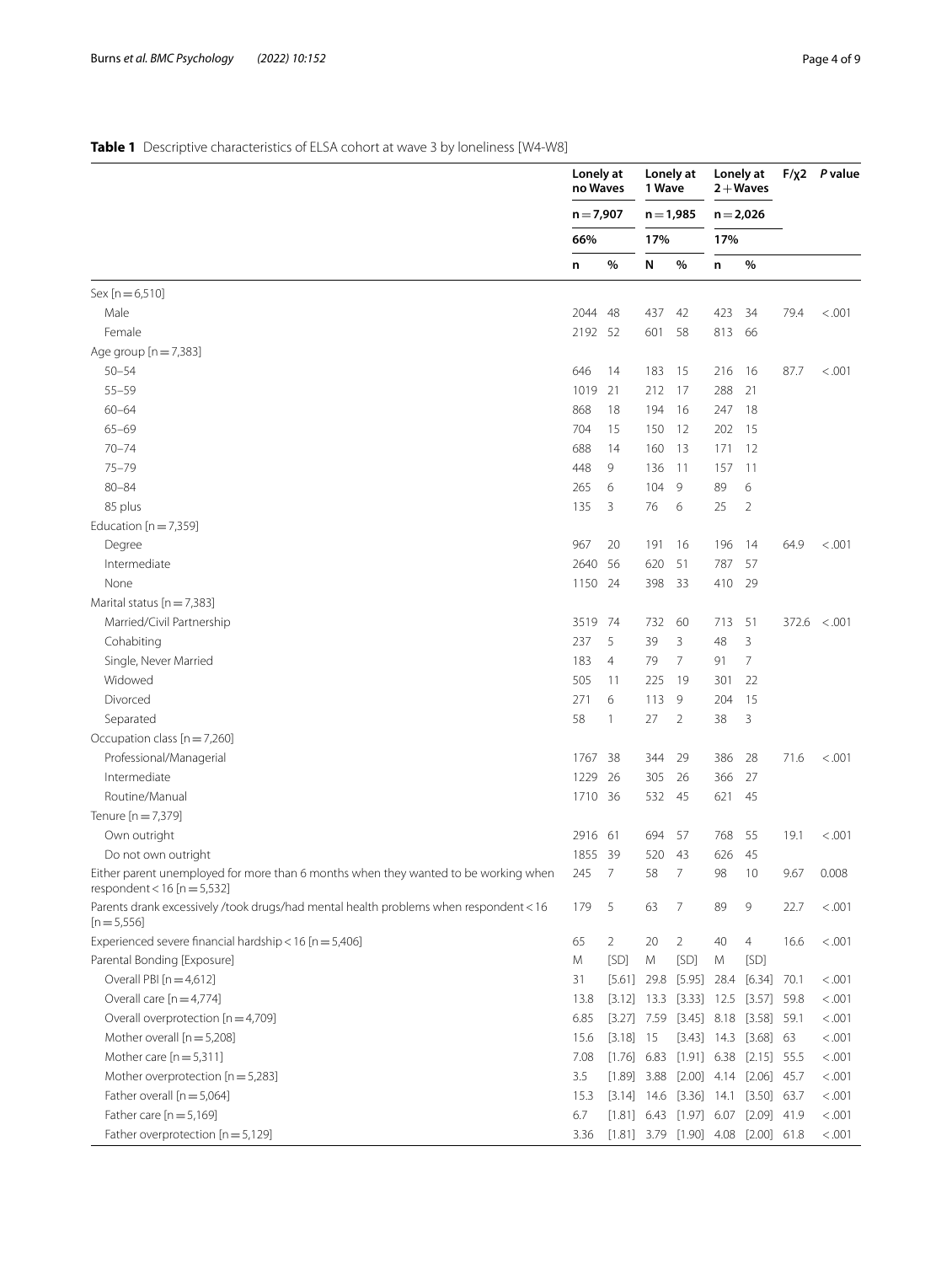|                                                            | Lonely at<br>no Waves |          |                    | Lonely at<br>1 Wave |                    | Lonely at<br>$2 + Waves$ |     | P value |
|------------------------------------------------------------|-----------------------|----------|--------------------|---------------------|--------------------|--------------------------|-----|---------|
|                                                            | $n = 7,907$<br>66%    |          | $n = 1,985$<br>17% |                     | $n = 2,026$<br>17% |                          |     |         |
|                                                            |                       |          |                    |                     |                    |                          |     |         |
|                                                            | n                     | %        | N                  | %                   | n                  | %                        |     |         |
| Social Isolation [W4-W8] [n = 10,605] [Potential Mediator] |                       |          |                    |                     |                    |                          |     |         |
| Never reported High isolation                              | 3901 57               |          | 782                | 44                  | 629 33             |                          | 584 | < .001  |
| High isolation at one wave                                 |                       | 1432 21% | 467                | 26                  | 346 18             |                          |     |         |
| High isolation at $2 +$ waves                              | 1570                  | -23      | 533                | 30                  | 945                | -49                      |     |         |

of Parental Bonding and Loneliness [at one or multiple waves]. These models were adjusted for potential confounders including socio-demographic characteristics [age, sex, education, marital status] and additional potential confounders [[socioeconomic status [tenure and occupation at Wave 3]; and circumstances before aged 16 including severe fnancial hardship; either parent unemployed for more than 6 months when they wanted to be working; and parents drank excessively, took drugs or had mental health problems based on Wave 3 Life History Interviews].

Baron and Kenny's four step approach was employed to test for mediation [[24](#page-8-23)]. Firstly, as above, we tested to see if the independent variable, indicators of PBI, predicted the dependent variable loneliness. Secondly, and also already encompassed in aim one, we tested to see if indicators of PBI predicted Social Isolation. Thirdly, it was assessed whether the potential mediator, Social Isolation, predicted Loneliness even while adjusting for indicators of PBI. Finally, Social Isolation was added to models predicting Loneliness and changes in the association between indicators of PBI and Loneliness were observed for mediation efects.

Data analysis was performed using Stata 16.0.

# **Results**

Among ELSA respondents aged 50 and over, 17% reported loneliness at a single wave and 17% reported loneliness at multiple waves. As shown in Table [1,](#page-3-0) reporting loneliness in mid/later life was associated with sex, age, education, marital status, social class in terms of occupation class and tenure, as well as difficult live events prior to age of 16 including parental unemployment, parental drug or alcohol misuse or mental health problems and severe fnancial hardship. Parental Bonding scores (as recalled at Wave 3) were also universally significantly associated with loneliness, with lower overall and care scores and greater overprotection scores associated with greater loneliness. Isolation and isolation at multiple waves also displayed a strong association with loneliness, with 49% of those reporting loneliness at multiple waves also reporting high isolation at multiple waves ( $\chi$ 2=584.0  $P < 0.001$ ).

Due to missing values analytic samples ranged from 4,384 to 5,173. Sample sizes for each model are included below [Tables [2–](#page-5-0)[3\]](#page-6-0).

As shown in Table [2,](#page-5-0) Parental Bonding scores were signifcantly associated with reporting isolation at a single or multiple waves with all associations in the expected directions. The exception to this was overprotection scores for mothers only which were not signifcantly associated with isolation. Overall PBI scores and care scores (where a higher score indicates optimal parenting) displayed consistent signifcant negative associations with isolation [with relative risk ratios [RRRs] ranging from 0.98 to 0.92 for single wave isolation; and 0.97 to 0.91 for isolation at multiple waves. Overprotection scores meanwhile [where a higher score indicates less optimal parenting] displayed signifcant positive associations with isolation at multiple waves, in relation to parents overall as well as for fathers individually. Fathers also appeared to display the strongest association in relation to care, with an adjusted RRR of 0.91 (95%CI 0.87–0.94) for isolation at multiple waves.

PBI scores were also significantly associated with loneliness (Table [3\)](#page-6-0). Associations were again all in the expected directions with associations also consistently stronger for loneliness at multiple waves. Higher PBI and Care scores were negatively associated with loneliness at both one and multiple waves with similar sized associations for mothers and fathers, while higher overprotection scores were positively associated with loneliness at both one and multiple waves, with very slightly larger associations seen for fathers.

As per Baron and Kenny's four steps for mediation, the independent variable, PBI, therefore predicted the dependent variable loneliness (Table [3,](#page-6-0) middle columns) [[24\]](#page-8-23). As per Table [2,](#page-5-0) the independent variable, PBI, also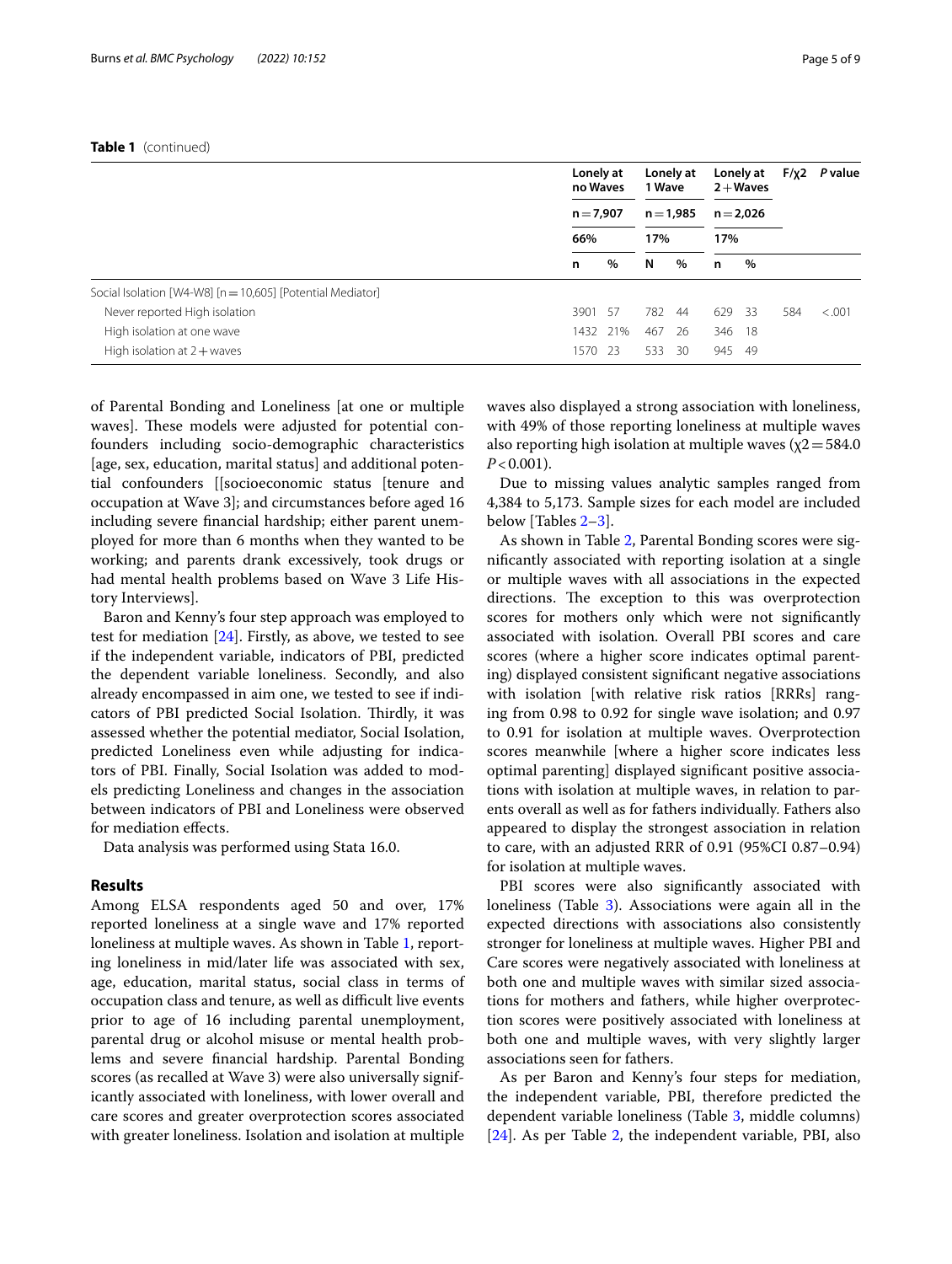<span id="page-5-0"></span>**Table 2** Multinomial models for social isolation [no waves/ one wave/ multiple waves] according to various indicators of parental bonding

| Model         |                            | n    | <b>RRR</b> | 95% CI          |
|---------------|----------------------------|------|------------|-----------------|
| 1             | Overall PBI                | 4753 |            |                 |
|               | Isolated at one wave       |      | 0.98       | .96-.99***      |
|               | Isolated at multiple waves |      | 0.97       | .96-.99***      |
| $\mathcal{P}$ | Overall Care               | 4923 |            |                 |
|               | Isolated at one wave       |      | 0.95       | .93-.98***      |
|               | Isolated at multiple waves |      | 0.95       | .93-.97***      |
| 3             | Overall Overprotection     | 4856 |            |                 |
|               | Isolated at one wave       |      | 1.03       | $1.01 - 1.05*$  |
|               | Isolated at multiple waves |      | 1.03       | $1.01 - 1.05*$  |
| 4             | Mother overall             | 5069 |            |                 |
|               | Isolated at one wave       |      | 0.97       | .95-.99*        |
|               | Isolated at multiple waves |      | 0.97       | .95-.99*        |
| 5             | Mother Care                | 5173 |            |                 |
|               | Isolated at one wave       |      | 0.94       | $.90 - .98$ **  |
|               | Isolated at multiple waves |      | 0.94       | $.90 - .97**$   |
| 6             | Mother Overprotection      | 5145 |            |                 |
|               | Isolated at one wave       |      | 1.03       | $.99 - 1.07$    |
|               | Isolated at multiple waves |      | 1.02       | $.99 - 1.06$    |
| 7             | Father overall             | 4929 |            |                 |
|               | Isolated at one wave       |      | 0.95       | .93-.98***      |
|               | Isolated at multiple waves |      | 0.95       | .93-.97***      |
| 8             | Father Care                | 5036 |            |                 |
|               | Isolated at one wave       |      | 0.92       | .89-.96***      |
|               | Isolated at multiple waves |      | 0.91       | .87-.94***      |
| 9             | Father Overprotection      | 4989 |            |                 |
|               | Isolated at one wave       |      | 1.06       | $1.02 - 1.10**$ |
|               | Isolated at multiple waves |      | 1.05       | $1.02 - 1.10*$  |

Adjusted for age, sex, education, marital status

predicted isolation. Further regression analyses confrmed that isolation predicted both single and multiple wave loneliness, with signifcant associations for multiple wave isolation when PBI was included (step 3). Finally in relation to step four, the addition of isolation to models (Table [3](#page-6-0), right columns) had virtually no impact indicating that isolation was not a mediator of the association between PBI and loneliness [[24\]](#page-8-23).

### **Discussion**

In this population-based dataset of adults aged 50 and over in England, parental bonding was associated with both loneliness and isolation in later life and also had an association with loneliness independent of association. Those with worse parental bonding scores were more likely to report loneliness regardless of isolation. This suggests these individuals are not simply more isolated but are also less satisfed with the relationships they have.

We are not aware of a paper which has previously explored associations between parental bonding and social isolation. In the current study parental bonding scores were signifcantly associated with later life social isolation at either a single or multiple waves with a single exception in the case of mother overprotection for which associations were not signifcant in the current analysis. All associations were in the expected directions, with care and overall scores negatively associated with high isolation while overprotection was positively associated with high isolation. Across overall as well as care and overprotection subscales, fathers seemed to have a greater impact on later life social isolation in this sample compared to mothers.

In relation to loneliness, previous research has implied mothers are more impactful than fathers [with Robinson et al. fnding greater maternal involvement was predictive of less social loneliness in young adults] [[25\]](#page-8-24). Our fndings did not support this however as in line with our fndings in relation to isolation, fathers appeared as impactful as mothers and sometimes slightly more so. Overall though the consistent associations between parental bonding across parents with loneliness in later adulthood supports and extends the fndings of previous researchers who found a consistent connection with parental care which while decreasing in importance with age remained relevant to loneliness at age 31 [\[3](#page-8-13)]. Von Soest et al. suggested that the ongoing importance of the parental relationship may be due to continuing important social support or due to the infuence of parental attachment in terms of ability to form later social and intimate bonds  $[3, 11]$  $[3, 11]$  $[3, 11]$  $[3, 11]$  $[3, 11]$ . The current paper provides support for this latter explanation as we show this association persists into even older adulthood. Wiseman et al. (2006) and Jackson (2007) also demonstrated associations between parental care and loneliness as well as parental overprotection and loneliness [[2,](#page-8-1) [4\]](#page-8-2) with Jackson suggesting based on their fndings that these associations disappear in university once peers become more important than parents. This was however contrasted by Wiseman who found an association persisting in university students; by Von Soest who as above found an association persisting at age 31; and by the current paper where this associations was present in adults aged 50 and over [[2,](#page-8-1) [3](#page-8-13)].

The indication that parental bonding in early years impacts the ability to form later social and intimate bonds informed the hypothesis that social isolation could be a potential mediator of the association between parental bonding and loneliness in this sample. However, the fndings of the current study suggest that, rather than purely a lack of connections, parental bonding is also associated with less satisfaction with the relationships one does have, given the consistent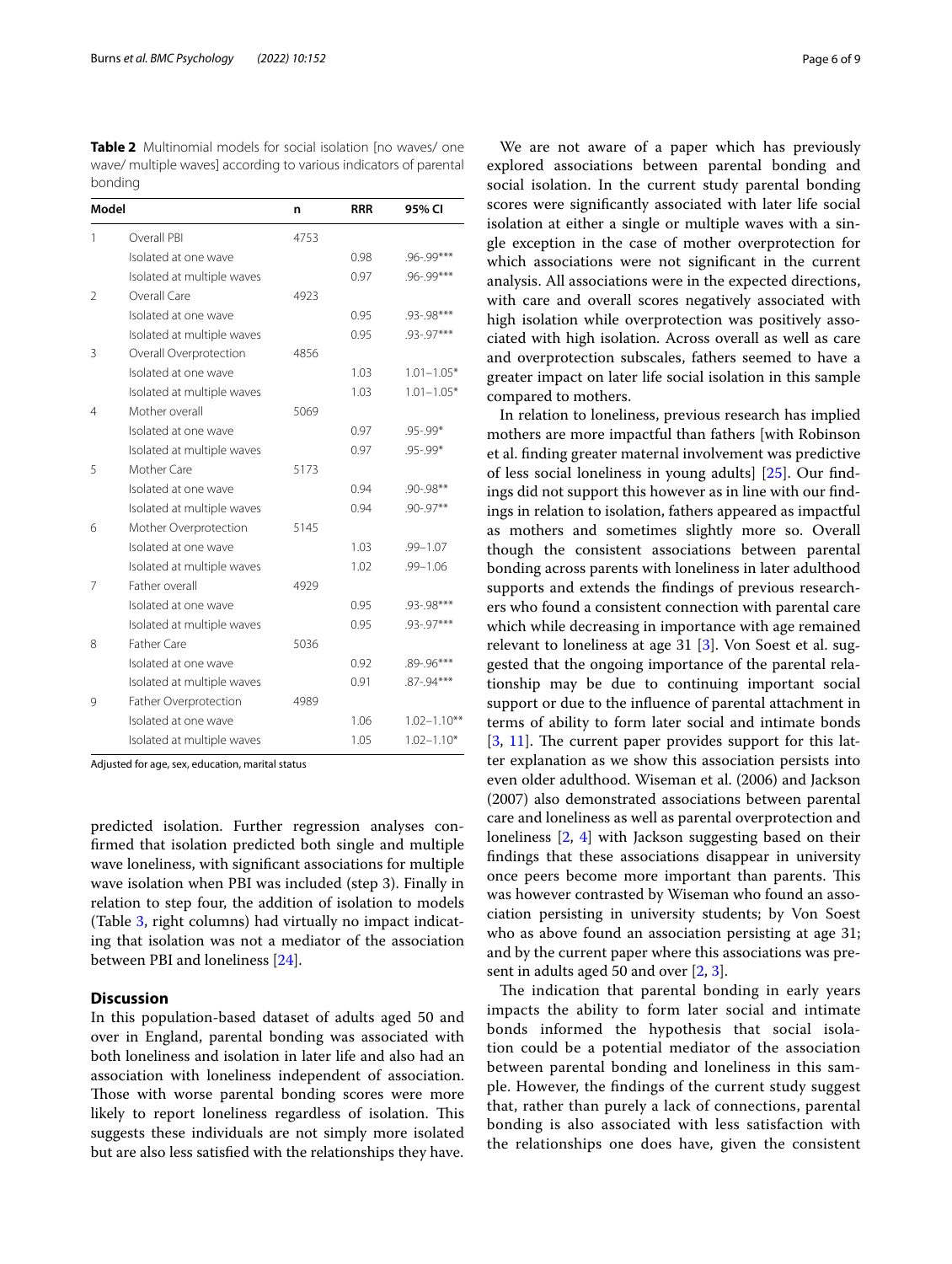<span id="page-6-0"></span>

| Table 3 Multinomial models for loneliness [no waves/ one wave/ multiple waves] according to various indicators of parental bonding |  |  |  |  |  |
|------------------------------------------------------------------------------------------------------------------------------------|--|--|--|--|--|
| and with mediation analysis adjusting for social isolation                                                                         |  |  |  |  |  |

|                |                          |      |            |                  | <b>Adjusted for Isolation</b> |                     |                  |  |  |
|----------------|--------------------------|------|------------|------------------|-------------------------------|---------------------|------------------|--|--|
| Model          |                          | n    | <b>RRR</b> | 95% CI           | n                             | <b>Adjusted RRR</b> | 95% CI           |  |  |
|                | Overall PBI              | 4384 |            |                  | 4384                          |                     |                  |  |  |
|                | Lonely at one wave       |      | 0.97       | $.95 - .98***$   |                               | 0.97                | $.95 - .98***$   |  |  |
|                | Lonely at multiple waves |      | 0.93       | $.92 - .95***$   |                               | 0.94                | $.92 - .95***$   |  |  |
| $\overline{2}$ | Overall Care             | 4526 |            |                  | 4526                          |                     |                  |  |  |
|                | Lonely at one wave       |      | 0.95       | $.93 - .98***$   |                               | 0.95                | $.93 - .98**$    |  |  |
|                | Lonely at multiple waves |      | 0.9        | $.88 - .92***$   |                               | 0.9                 | $.88 - .92***$   |  |  |
| 3              | Overall Overprotection   | 4471 |            |                  | 4471                          |                     |                  |  |  |
|                | Lonely at one wave       |      | 1.06       | $1.03 - 1.09***$ |                               | 1.06                | $1.03 - 1.09***$ |  |  |
|                | Lonely at multiple waves |      | 1.11       | $1.08 - 1.14***$ |                               | 1.11                | $1.08 - 1.14***$ |  |  |
| 4              | Mother overall           | 4889 |            |                  | 4637                          |                     |                  |  |  |
|                | Lonely at one wave       |      | 0.96       | $.93 - .98***$   |                               | 0.96                | $.93 - .98**$    |  |  |
|                | Lonely at multiple waves |      | 0.9        | $.89 - .92***$   |                               | 0.9                 | $.88 - .92***$   |  |  |
| 5              | Mother Care              | 4979 |            |                  | 4724                          |                     |                  |  |  |
|                | Lonely at one wave       |      | 0.95       | $.90 - .99*$     |                               | 0.94                | $.90 - .99*$     |  |  |
|                | Lonely at multiple waves |      | 0.85       | $.82 - .89***$   |                               | 0.85                | $.82 - .89***$   |  |  |
| 6              | Mother Overprotection    | 4953 |            |                  | 4699                          |                     |                  |  |  |
|                | Lonely at one wave       |      | 1.09       | $1.04 - 1.13***$ |                               | 1.08                | $1.04 - 1.13***$ |  |  |
|                | Lonely at multiple waves |      | 1.17       | $1.13 - 1.22***$ |                               | 1.18                | $1.13 - 1.22***$ |  |  |
| 7              | Father overall           | 4776 |            |                  | 4526                          |                     |                  |  |  |
|                | Lonely at one wave       |      | 0.94       | $.91 - .96***$   |                               | 0.94                | .92-.97***       |  |  |
|                | Lonely at multiple waves |      | 0.9        | $.88 - .92***$   |                               | 0.9                 | $.88 - .92***$   |  |  |
| 8              | Father Care              | 4867 |            |                  | 4613                          |                     |                  |  |  |
|                | Lonely at one wave       |      | 0.92       | $.88 - .96***$   |                               | 0.92                | $.88 - .97**$    |  |  |
|                | Lonely at multiple waves |      | 0.85       | $.82 - .89***$   |                               | 0.86                | $.82 - .90***$   |  |  |
| 9              | Father Overprotection    | 4832 |            |                  | 4579                          |                     |                  |  |  |
|                | Lonely at one wave       |      | 1.12       | $1.07 - 1.17***$ |                               | 1.11                | $1.06 - 1.16***$ |  |  |
|                | Lonely at multiple waves |      | 1.19       | $1.14 - 1.24***$ |                               | 1.19                | $1.14 - 1.24***$ |  |  |

Adjusted for age; sex; education; marital status; social class at W3 [tenure and occupation class]; either parent unemployed for more than 6 months when they wanted to be working when respondent under 16; parents drank excessively, took drugs or had mental health problems when respondent under 16; experienced severe fnancial hardship before 16

association of all parental bonding indicators with loneliness independent of social isolation. This is supported by attachment theory which states a dissatisfaction with connections can be linked to parental bonding and attachment [[9](#page-8-7)], and the more recent literature which describes how early experiences of a lack of parental care and nurturance can lead to an impaired self-concept which in turn leads the individual to continually anticipate rejection and criticism thus leading to both less socialising as well as dissatisfaction with the interpersonal relationships one does have and as a result loneliness [[2,](#page-8-1) [26\]](#page-8-25). An association between persistent loneliness and dissatisfaction with the relationships one does have has also been previously noted in college students [[27](#page-8-26)]. Further research will be needed to replicate these associations in older adults as well as to further illustrate the pathways through which parental bonding

may impact loneliness in later life including the role of personality.

The associations found in the current study while consistent were not large. It would be valuable to observe associations in relation to chronic loneliness over the life course once such data becomes available. The current study allowed us to look at recurrence of loneliness over a 8-year period (waves 4–8) and associations were indeed stronger for loneliness at multiple waves compared to single wave loneliness. Recent research highlights that parental bonding and issues with same may be of particular importance in relation to chronic or consistent life course loneliness in particular [\[28\]](#page-8-27) and this is therefore worth exploring quantitatively in populationbased datasets. The stronger associations found in the current paper for multiple wave loneliness do suggest that the infuence of parental bonding is linked to more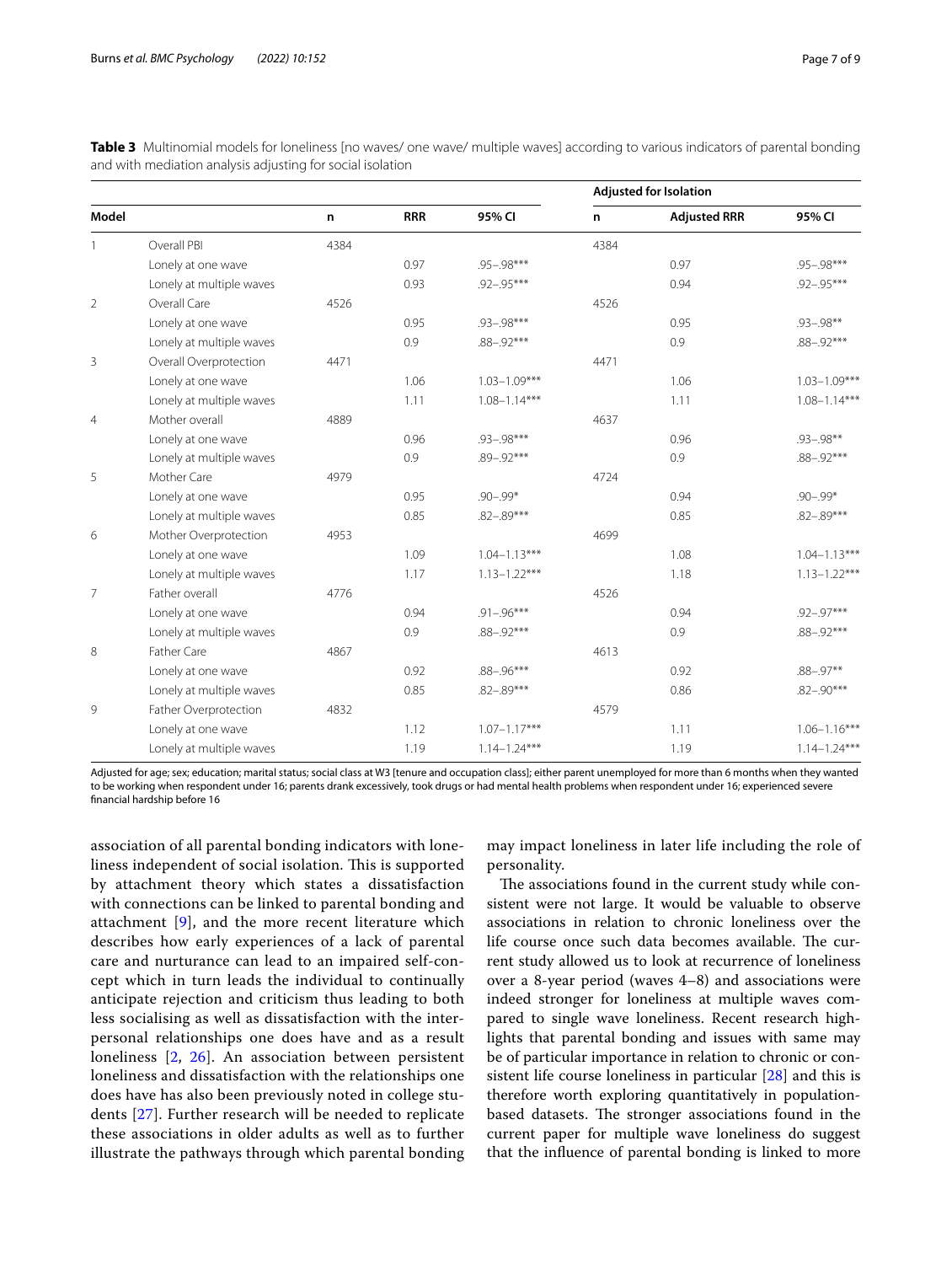chronic type loneliness though even within this 8-year period and therefore again highlights the need for a range of interventions for a range of root causes of loneliness [[29,](#page-8-28) [30](#page-8-29)] with this group likely needing interventions more focused on addressing maladaptive social cognitions or thought patterns [[31\]](#page-8-30) such as cognitive behaviour therapies, rather than situational factors [\[28](#page-8-27)].

### **Strengths**

Strengths of this study include the large population-based sample of adults aged 50 and over provided by ELSA which provided nationally representative data as well as the power to adjust for multiple confounders. The large representative sample also means results of this analysis can be generalised to the population. The longitudinal nature of the data meant it was possible to observe associations over time and look at both chronic isolation and loneliness as well as presence at a single wave. By looking at the potential role of isolation as a mediator in order to build on theories explaining the role of parental bonding in loneliness as well as exploring these associations in an older population this paper addressed important gaps in the literature to date. Finally, the use of previously used and validated measures to assess loneliness [[16](#page-8-15), [17\]](#page-8-16) isolation  $[18, 22, 23]$  $[18, 22, 23]$  $[18, 22, 23]$  $[18, 22, 23]$  $[18, 22, 23]$  $[18, 22, 23]$  $[18, 22, 23]$  and parental bonding  $[20, 21]$  $[20, 21]$  $[20, 21]$  $[20, 21]$  was an additional strength.

# **Limitations**

There are a number of key limitations to consider in relation to the current study. The reliance on self-report data means that the introduction of bias must be considered particularly in relation to recall bias and attribution error given data on parental bonding was based on later life recall. For instance, it has previously been demonstrated that those sufering from depression recall the past more negatively [[32\]](#page-8-31) and the same may occur in relation to loneliness which is also in any case a strong predictor of depression [[33\]](#page-8-32). It is possible that those who are more lonely now recall their parenting experiences as worse, rather than worse experiences simply leading to later loneliness. This was however somewhat tempered by looking at associations with isolation and loneliness at later waves only. Further longitudinal research will be required to clarify direction of efects in relation to parental bonds and later loneliness.

Additionally, while the majority of parental indicators showed no signifcant association with missing follow up data for loneliness, two small associations were found [Appendix i] and although the efect sizes remained small it is important to note the presence of these associations and future longitudinal analyses needs to continue to assess for attrition associated with key variables.

Findings will also need to replicated in other cultures beyond the English sample employed in this analysis. Finally, it may be important to also consider generational diferences in relation to parental bonding and how scores might compare for older versus younger cohorts in further research on links with loneliness.

# **Conclusion**

The results of the current study show the consistent signifcant associations between indicators of parental bonding and loneliness persist into older age. The importance of both care and overprotection as well as the infuence of both maternal and paternal bonds was shown. Parental bonding was also associated with later life isolation in this population-based sample of adults aged 50 and over although the association with loneliness was independent of isolation. Further research is now needed to further illustrate the pathways by which parental bonding may impact later life loneliness and isolation in order to best inform both intervention and prevention in relation to both services and policy.

### **Supplementary Information**

The online version contains supplementary material available at [https://doi.](https://doi.org/10.1186/s40359-022-00855-z) [org/10.1186/s40359-022-00855-z.](https://doi.org/10.1186/s40359-022-00855-z)

**Additional fle 1.** Appendix I: Missing data.

#### **Acknowledgements**

The authors would like to acknowledge the ELSA research participants, and all the professionals involved in conducting the study.

#### **Author contributions**

AB, GL and ROS conceived the idea for the study AB analysed the data, and wrote the frst draft of the manuscript. GL and ROS provided supervision and feedback on the design, analysis and writing process. All authors read and approved the fnal manuscript.

### **Funding**

This secondary analysis paper forms part of a joint programme of research which was funded by the Institute of Public Health in Ireland [IPH] and the Bamford Centre for Mental Health and Wellbeing, Ulster University.

#### **Availability of data and materials**

The English Longitudinal Study of Ageing dataset is publicly available via the UK Data Service [[http://www.ukdataservice.ac.uk\]](http://www.ukdataservice.ac.uk).

#### **Declarations**

#### **Ethics approval and consent to participate**

Ethical approval for all the ELSA waves was granted from the National Research and Ethics Committee [London Multicentre Research Ethics Committee/01/2/91], and written informed consent was obtained from all participants. Details of the ELSA study design, sample and data collection are available at the ELSA project website [<https://www.elsa-project.ac.uk/>]. All methods were performed in accordance with the relevant guidelines and regulations.

#### **Consent for publication**

Not applicable.